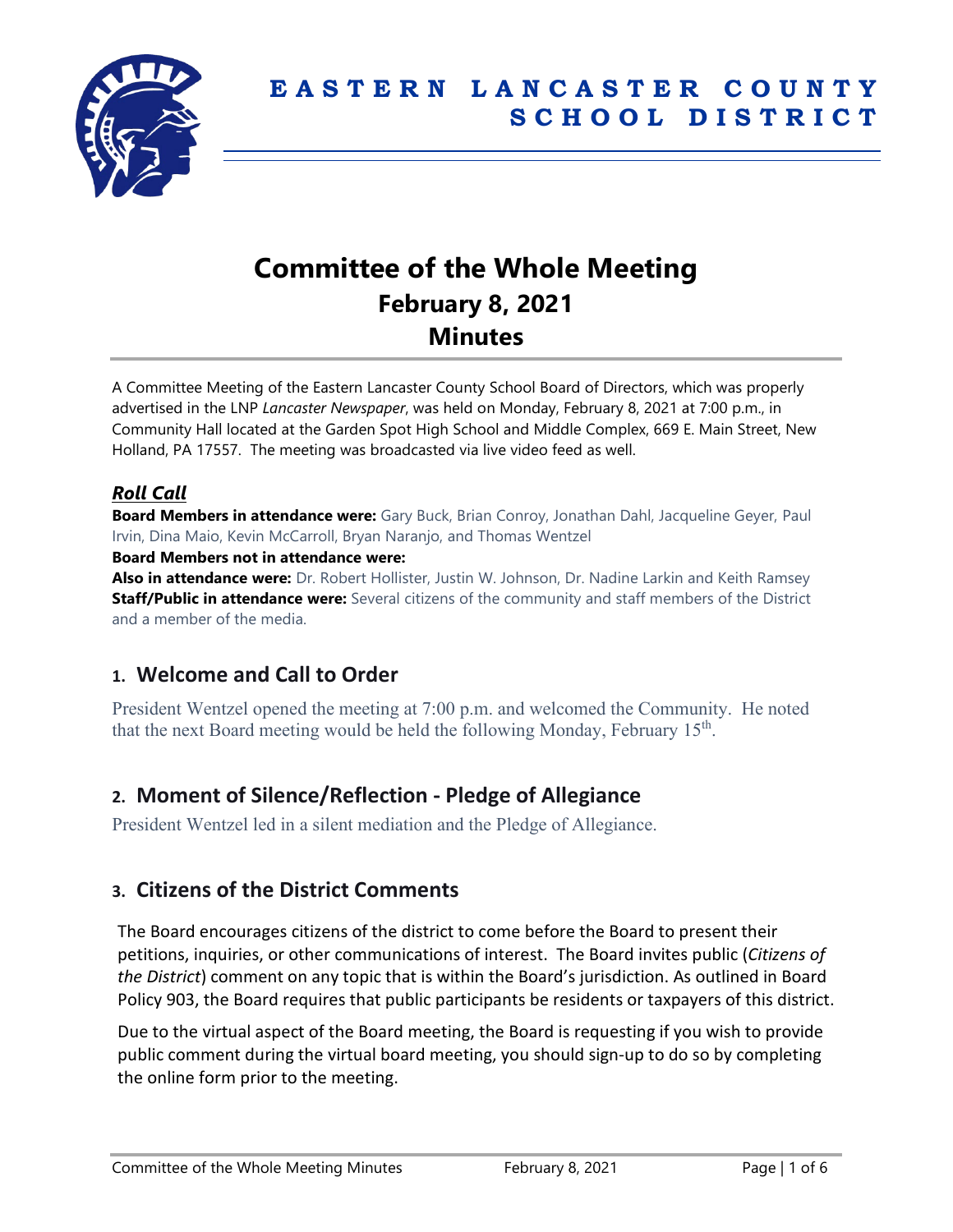*[PUBLIC COMMENT SIGN-UP FORM\(](https://forms.gle/zDXXoX8rZQUxt1Ap6)Please use this form only if you are not attending the meeting in person.)*

*Public comments will be read aloud during the public comment section of the agenda.*

Thank you.

**SUBMITTED COMMENTS** (VIA PUBLIC COMMENT SIGN-UP FORM)**:** None.

## **COMMENTS** (IN-PERSON**):**

Deb Reimers, 145 Skyline Drive, New Holland, PA 17557 Ms. Reimers thanked the Board for keeping students in person for learning, reported on the Release Time program at New Holland Elementary, and said a prayer.

# **4. Approve Personnel Report**

Mr. Irvin made a motion to approve the personnel report. It was seconded by Mr. Naranjo. **The motion was approved. (9-0)**

# **5. Property and Services**

**a. Action Item - Approval of the Change orders that were executed for the HS/MS Locker Room and HVAC Project, as follows:**

## **General Contractor - ECI Construction**

#### **GC-15 \$4,417 Add** - reconstruct bottom of press box

Architect's comment on GC-15 - The press box needed modified in order to move the bleachers out so the old gym floor could be removed and the new gym floor installed. This change order puts the bottom of the press box back in place.

#### **Electrical Contractor - Hirneisen Electric, Inc.**

**EC-05 \$0.00** - miscellaneous items (cost offset utilizing built-in allowances)

Architect's comment on EC-05 - This is a combination of 6 different work orders. The majority of them had to do with replacing circuits at HVAC unit locations, as the units required different power requirements than originally specified.

## **EC-06 \$0.00 - vestibule unit heaters (cost offset utilizing built-in allowances)**

Architect's comment on EC-06 - This was to essentially run power and circuit modifications to the heater in the vestibule.

## **EC-07 \$0.00** - **emergency lighting (cost offset utilizing built-in allowances)**

Architect's comment on EC-07 - This was to re-route wiring to a different panel as a result of switching lighting in certain areas from normal emergency to emergency only. Normal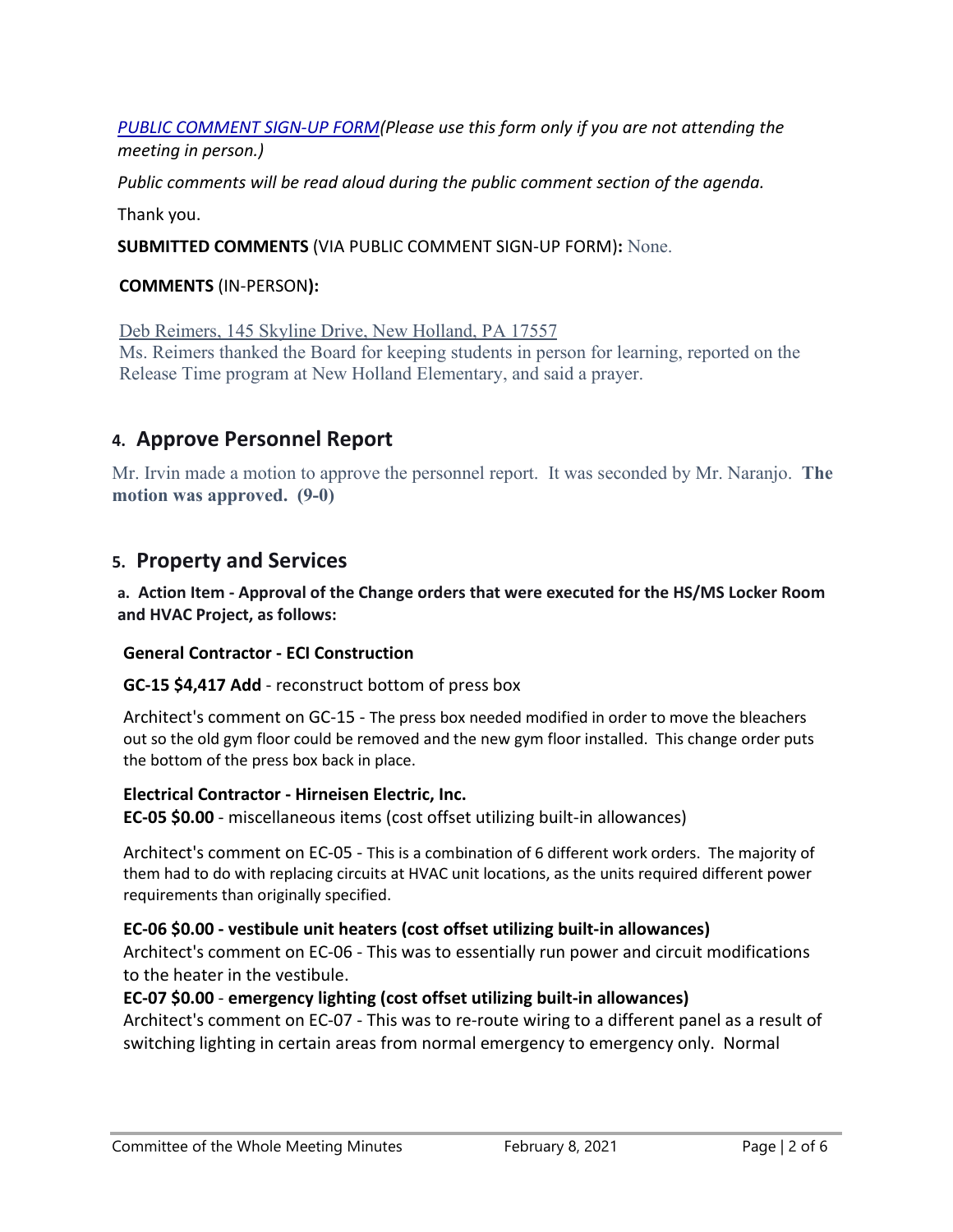emergency is when the lights stay on 24-7. Emergency lighting is when the lights only kick on when the power goes off.

Mr. Ramsey requested the Board to approve the most recent change orders that were executed for the HS/MS Locker Room and HVAC Project. He noted that the first change order of \$4,417 was due to the moving of the bleachers to install the new floor which required the bottom of press box to be replaced. Mr. Ramsey informed the Board that there was no cost associated with the second changer order. He also noted that the change order log was attached for the Board's review and that the District had only use 13% of its contingency during this project. Mr. Ramsey thanked Mr. Neal Walsh and his team for all their work during the renovation project.

Dr. Hollister updated the Board on the HVAC and locker room renovations. He indicated that the athletic facilities renovation would be finishing up that week, noting that there were a few items that still completion, including the securing of the shower heads in the shower rooms which needed a custom plating system. Mr. Walsh informed the Board that the shower head system, the same that was installed in the old locker area, would keep the plumbing from breaking off and allow for it to be fixed without going behind the wall. Dr. Hollister informed the Board that the HVAC renovations would continue over the summer.

## **b. Information Item - Synthetic Turf and Track Update**

Mr. Ramsey presented the Board with the proposal for the installation of the synthetic turf field and track replacement. Mr. Ramsey informed the Board that the District was able to receive the proposal through the State's Costars program which allows the District to procure prebided products from approved vendors. Mr. Ramsey informed the Board that the total cost of the proposal came in under the proposed budget presented at the July Board meeting. He presented the total cost of the project of \$2,623,300, \$626,700 less than the proposed budget.

Mr. Ramsey also presented the Board with two additional options to add to the proposal. He informed the Board that the final total cost of the project would be \$2.9 million with included two additional options of an LED lighting upgrade and replacement scoreboard. Mr. Ramsey informed the Board that the Administration was recommending the District proceed with the Costars proposal with the two added options.

The Board and Administration discussed the turf and track field proposal and the addition of the lighting and scoreboard options.

Mr. Irvin made a motion to accept the recommendation of the Administration to proceed with Costars proposal for the synthetic turf and track field with the added options of the LED lighting upgrade and replacement scoreboard. It was seconded by Mr. McCarroll. **The motion was approved. (9-0)**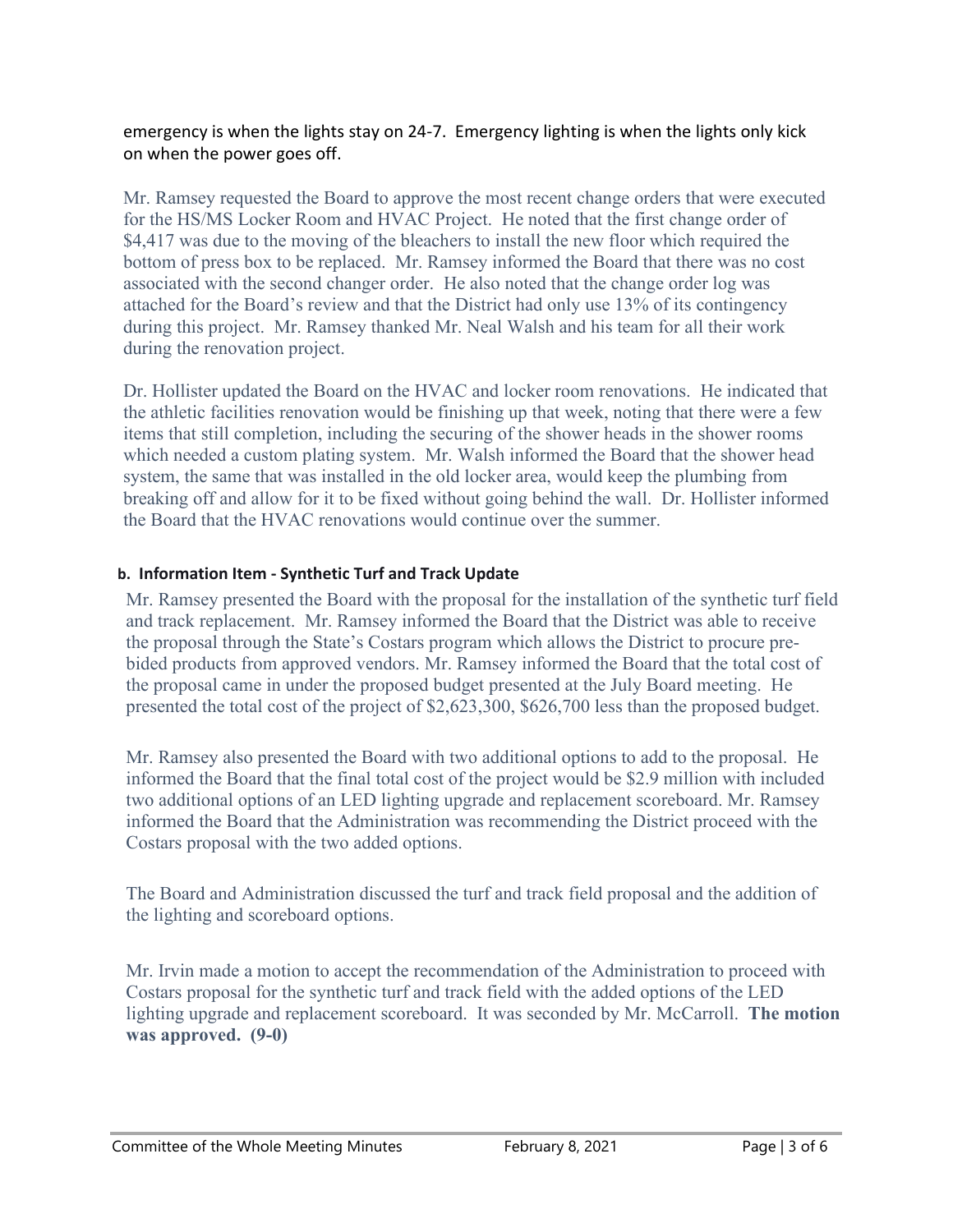# **6. Program**

### **a. Action Item - Board Policy 251 - Homeless Students - Secondary/Final Reading**

Dr. Larkin presented the Board with Board Policy 251 -Homeless Students for its second and final reading.

#### **b. Information Item - Program Updates**

Dr. Larkin presented the Board with several Program Committee Updates. She informed the Board that the Program Committee had met prior to the Board meeting to begin looking at the preliminary pathways and academy programs as new instructional models. She noted that when the programs were completed, they would be presented to the Board for review.

Dr. Larkin informed the Board that the District was working on remediation programs to be put in place at the secondary level for learners who had difficulty passing courses in the first semester.

Dr. Larkin updated the Board on Kindergarten registration, indicating that 106 kindergarten learners had either been registered or started the registration process. She thanked Alice Irwin for connecting with parents and families to help with the process. The Board and Administration discussed full day versus half-day kindergarten options.

Dr. Larkin also updated the Board on their request for information about the addition of American sign language courses to student curriculum. She noted that the District had started to investigate the courses and who would instruct them. Dr. Larkin informed the Board that the Administration would return with recommendations.

# **7. Management**

#### **a. Action Item - Approve Memorandum of Understanding with the Teacher Association (ELCEA) regarding Teleworking.**

Dr. Hollister presented the Board with the Memorandum of Understanding with the Teacher Association (ELCEA) regarding Teleworking. He explained that the memorandum described what the District was currently doing with teachers and staff members if they were quarantining or if their children were quarantined. He noted that this protected both the Association and the District understanding that the current situation was temporary.

#### **b. Information Item - Update on the HVAC and Fitness Area Renovations**

*Information Item moved to prior to Item 5a.*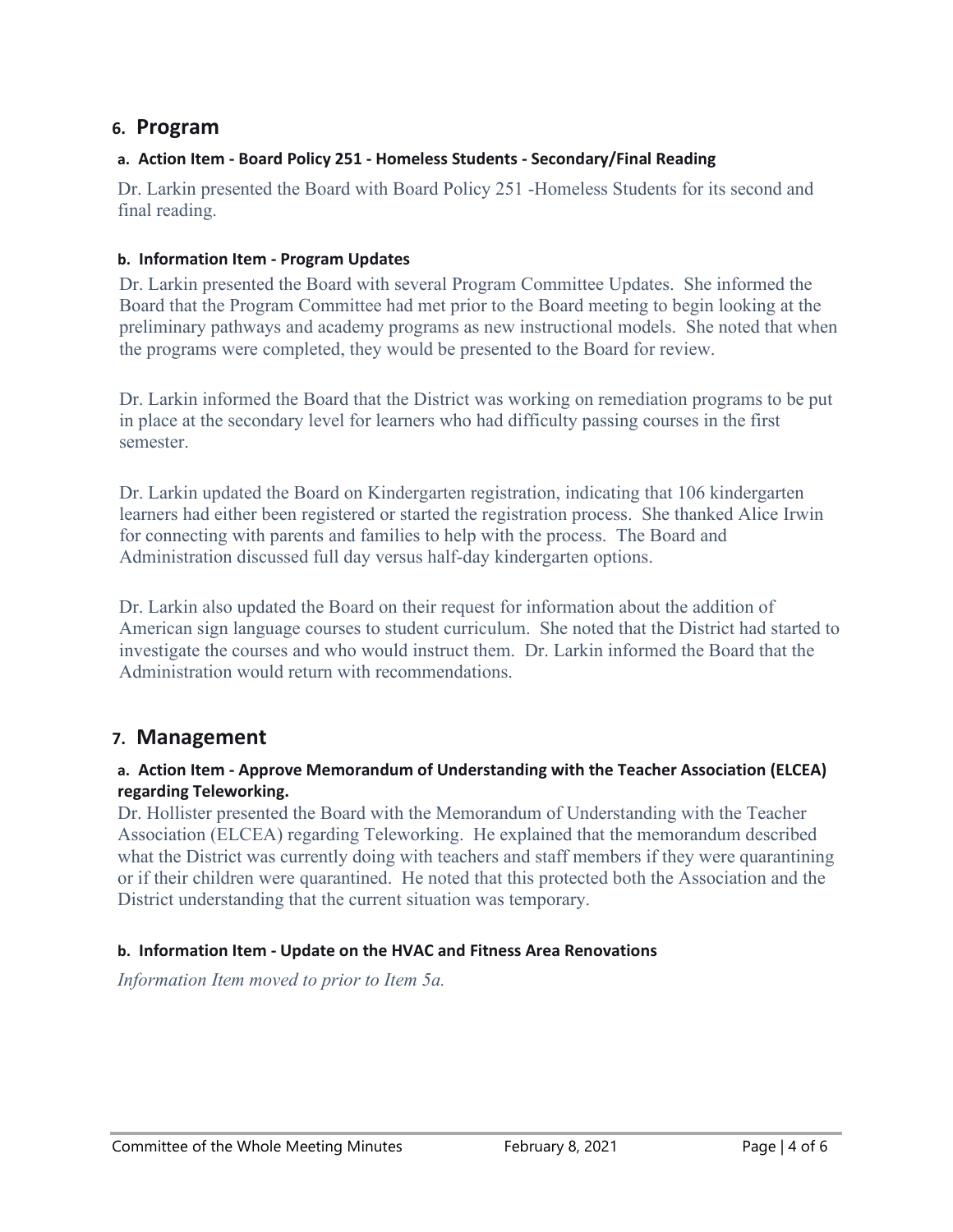#### **c. Information Item - Use of Virtual Days for Weather Emergencies**

Dr. Hollister updated the Board on the plan for virtual learning days in place of snow days going forward, indicating that the District had one last snow make-up day on June 4<sup>th</sup> and if that day was used, then the District would shift to virtual learning for any additional snow days.

#### **d. Information Item - Zoom Meeting with Senator Aument on February 26th at 9:00 a.m.**

Dr. Hollister reminded the Board of the upcoming zoom meeting with Senator Ryan Aument set for February  $26<sup>th</sup>$  at 9:00 a.m.

Dr. Hollister updated the Board on the current Winter Sports season.

Dr. Hollister informed the Board that the District was hosting a Teacher In-Service Day where teachers would be attending professional development conference through the Lancaster Lebanon IU13.

The Board and Administration discussed the topics and scheduling of a Board retreat.

## **8. Announcements**

Dr. Hollister announced that the next Board meeting would be held the following Monday, February  $15<sup>th</sup>$ .

Dr. Hollister announced that there would an executive session after the Board meeting to discuss a personnel matter.

The Board and Administration discussed the Attestation Form issued by the State.

The Board and Administration discussed District staff protocols regarding quarantining.

Dr. Hollister thanked the Board for Board Appreciation month and noted the gifts presented by the Middle School Student Council and Art class.

The Board and Administration discussed the possibility of in-person for upcoming events, including graduation, prom, and GSPA.